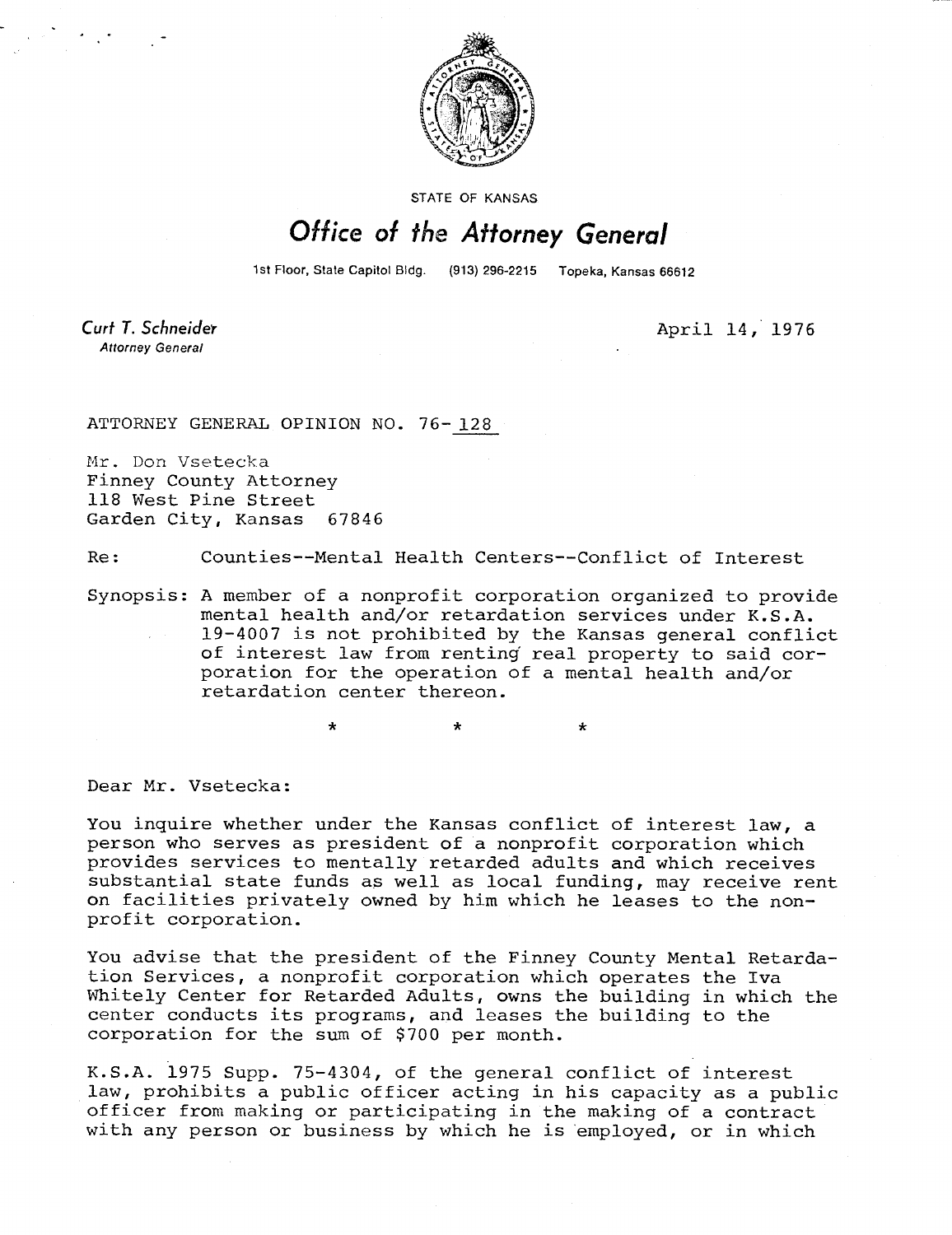Mr. Don Vsetecka Page Two April 14, 1976

he has a substantial interest as that term is defined by the act. A "public officer" is "[a]ny person who holds public office in the state of Kansas." K.S.A. 1975 Supp. 75-4301. A person who is president or an officer of a nonprofit corporation organized to provide services for the mentally retarded pursuant to K.S.A. 19-4007 is not, by virtue of that position alone, a public officer of the state. Thus, the statutory conflict of interest provisions are inapplicable.

Concerning the rule governing transactions between a corporation and its officers, the writer states thus in 19 Am.Jur.2d, Corporations, § 1291:

> "The view is taken that a director or officer of a corporation is not absolutely precluded by his official position from dealing or entering into a contract with the corporation, nor is such a transaction void per se. It is held that transactions between a corporation and its officers or directors are not void, but only voidable at the option of the corporation. While it is true, on the one hand, that where the directors or officers of a corporation deal with themselves as individuals, the transactions are subject to the closest scrutiny under the most searching light of truth, and must be characterized by absolutely good faith, the view is taken that a contract or transaction between a corporation and a director or officer thereof is valid if the director or officer acted in good faith and there is no fraud or unfairness in the trans-<br>action." [Footnotes omitted.] [Footnotes omitted.]

In Inscho v. Mid-Continent Development Co., 94 Kan. 370 (1915), the court stated that "Generally a corporation may contract with its officers and directors if the transaction be untainted by bad faith."

You advise that the previous tenant of the property has indicated that he was paying \$600 per month for a commercial business operated in the premises. That fact alone does not import fraud or unfairness, although it is surely a pertinent fact to be considered in evaluating the transaction. If the rental is indeed excessive and operates to the disadvantage of the corporation, the remedy, under general corporation law, is with the directors or stockholders. Where, as here, the corporation is one not for profit, the same remedy applies. In